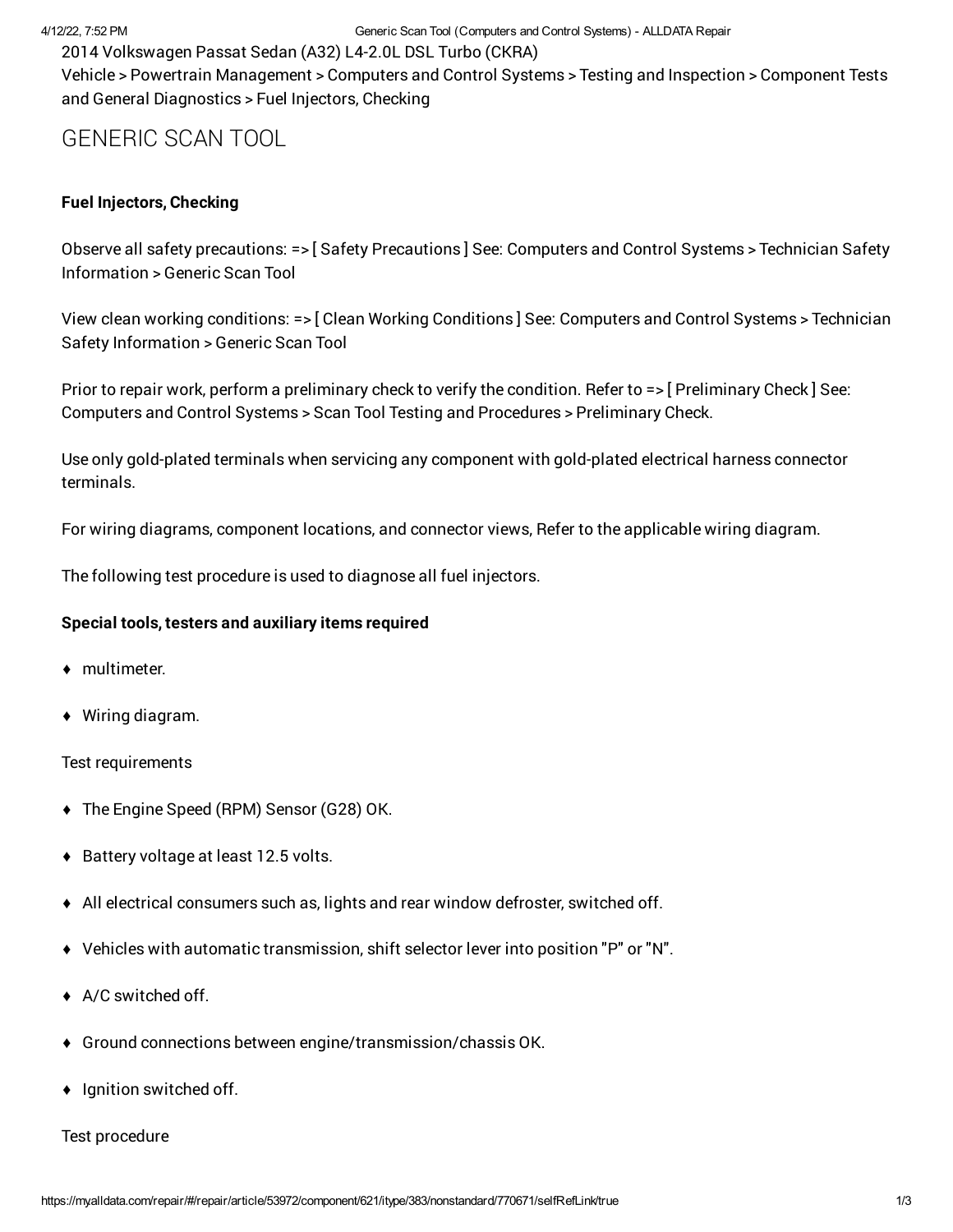#### 4/12/22, 7:52 PM Generic Scan Tool (Computers and Control Systems) - ALLDATA Repair

- Perform a preliminary check to verify the customers complaint. Refer to => [ Preliminary Check ] See: Computers and Control Systems > Scan Tool Testing and Procedures > Preliminary Check

### Start diagnosis

- Remove the engine cover.
- Disconnect the Fuel Injectors electrical harness connectors from Fuel Injectors (N30, N31, N32, N33).
- Checking internal resistance
- Using a multimeter, Check the Fuel Injector terminals 1 to 2 for resistance.

50 K ohms - 700 K ohms ( Depending on Temperature )

If the specified value was Not obtained:

- Replace the malfunctioning Fuel Injector.

If the specified value was obtained:

- Remove the Engine Control Module (J623). Refer to the Repair Manual.

- Using a multimeter, Check the Fuel Injectors electrical harness connector terminals to the Engine Control Module (J623) electrical harness connector T60 terminals for a short to ground or voltage, high resistance or an open circuit.

| Component                         | Fuel Injector electrical harness connector<br>terminals | Engine Control Module (J623) electrical connector<br><b>T60 terminals</b> |
|-----------------------------------|---------------------------------------------------------|---------------------------------------------------------------------------|
| Cylinder 1 Fuel Injector<br>(N30) |                                                         | 46                                                                        |
|                                   |                                                         | 31                                                                        |
| Cylinder 2 Fuel Injector<br>(N31) |                                                         |                                                                           |
|                                   |                                                         | 7                                                                         |
| Cylinder 3 Fuel Injector<br>(N32) |                                                         |                                                                           |
|                                   |                                                         | 16                                                                        |
| Cylinder 4 Fuel Injector<br>(N33) |                                                         | 47                                                                        |
|                                   |                                                         | 32                                                                        |

Specified value: 1.5 ohms Max.

If the specified value was Not obtained:

- Check the wiring for an open, high resistance or short to ground or voltage.
- Check the electrical harness connector for damage, corrosion, loose or broken terminals.
- If necessary, repair the faulty wiring connection.